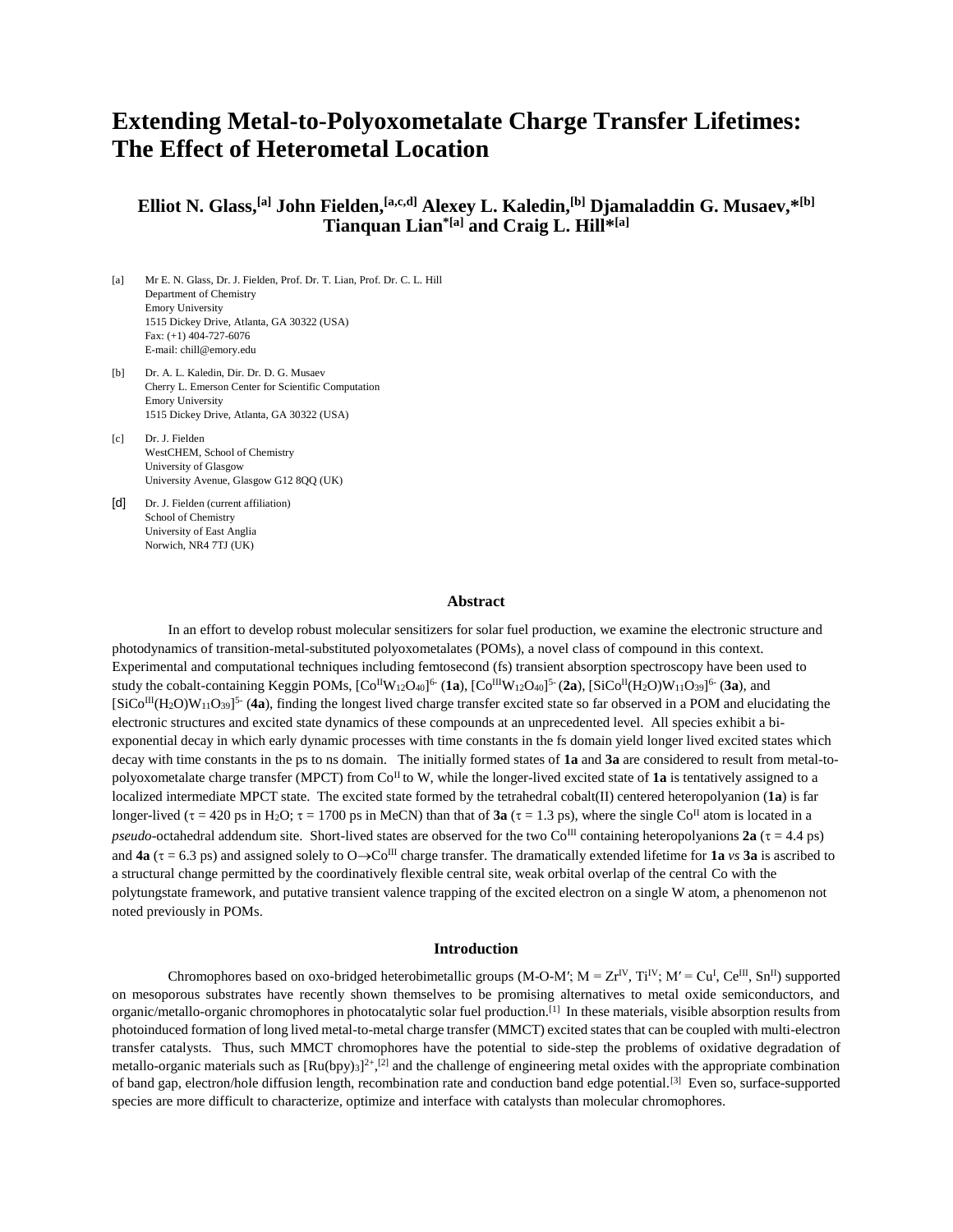Inspired by these heterobimetallic MMCT assemblies, we recently embarked upon the study of transition metal substituted polyoxometalates (POMs) as *molecular* inorganic MMCT (or MPCT, metal-to-polyoxometalate charge transfer) chromophores. POMs have not yet been systematically explored as tunable electron-accepting chromophores,<sup>[4]</sup> but are excellent candidates because of their stability (oxidative and thermal) and ability to accommodate multiple heterometals. We found that  $Re<sup>I</sup>$ carbonyls supported by lacunary Wells-Dawson anions and Krebs dimers show extended visible absorption due to Re<sup>I</sup>-to-POM charge transfer, but the excited state lifetimes of these species (<2 ps) are too short to be attractive for application in solar devices.<sup>[5]</sup> Here, we study the electronic structure and excited state dynamics of a representative family of transition-metal-substituted POMs, the cobalt-containing Keggin derivatives:  $[Co^{I}W_{12}O_{40}]^{6}$  (1a),  $[Co^{I}W_{12}O_{40}]^{5}$  (2a),  $[SiCo^{I}(H_{2}O)W_{11}O_{39}]^{6}$  (3a) and  $[SiCo^{III}(H_2O)W_{11}O_{39}]^{5}$  (4a).<sup>[6]</sup> This systematic approach facilitates the in-depth elucidation of POM excited state properties as a function of the coordination site and oxidation state of the transition-metal electron donor. The dramatically longer lived ( $\tau = 420$ ) ps in H<sub>2</sub>O;  $\tau = 1700$  ps in MeCN) excited state of **1a** is consistent with the ability of the central Co site to undergo structural distortions, poorer orbital overlap between this site and the reduced tungstate framework, and a possible valence-trapped intermediate.

#### **Results and Discussion**

**Calculated Ground State Geometries and Electronic Structures:** Our study comprises four cobalt-containing POMs - the cobalt-centered Keggin anions  $[Co^{II}W_{12}O_{40}]^{6}$  (1a) and  $[SiCo^{II}(H_2O)W_{11}O_{39}]^{6}$  (2a), and the cobalt *substituted* counterparts,  $[SiCo<sup>II</sup>(H<sub>2</sub>O)W<sub>11</sub>O<sub>39</sub>]<sup>6</sup>$  (3a) and  $[SiCo<sup>III</sup>(H<sub>2</sub>O)W<sub>11</sub>O<sub>39</sub>]<sup>5</sup>$  (4a), in which a Co atom replaces one of the W addendum atoms. This allows study of the effects of transition metal location and oxidation state on the nature and lifetime of the MPCT excited state. Compounds **1a** and **2a** have been well-studied since they were first synthesized by Baker and McCutcheon in 1956 – however investigations of the photodynamics of simple transition-metal containing POMs are entirely lacking.

As Keggin anions, all four clusters have super-tetrahedral structures, with a tetrahedral heteroatom (Co or Si) at the center (Figure 1). Their experimentally determined and calculated metal-oxygen bond lengths are summarized in Table 1, and full calculated geometries are provided in the SI (Table S1). Crystallographic information is only included for anions **1a** and **2a**, because positional disorder prevents extraction of meaningful information on the Co atoms of **3a** and **4a**. Note that while several previous studies have addressed the crystal structures of **1a** and  $2a$ , <sup>[6f, g, 7] the pentapotassium salt of **1a** used in this study,</sup>  $K_5H[Co<sup>H</sup>W<sub>12</sub>O<sub>40</sub>] •15H<sub>2</sub>O (1),$  is crystallographically characterized for the first time.

Our crystal structures of cobalt-centered **1a** and **2a** are consistent with the literature, in showing Co-O bond lengths that are indicative of the Co oxidation state.<sup>[32,](#page-6-0)[33,](#page-6-1)[48](#page-7-0)</sup> Thus  $Co<sup>H</sup>-O<sup>1</sup>$  in **1a** is significantly longer than  $Co<sup>H</sup>-O<sup>1</sup>$  in **2a** (1.900(12) vs. 1.805(5) Å), an observation well reproduced by our computed geometries for their S=3/2 (**1a**) and S=2 (**2a**) ground electronic states. Other computed and crystallographically determined bond distances for **1a** and **2a** are also in good agreement, the small differences being within expectations for crystallographic and gas phase calculated structures. The calculated ground state spins are also consistent both with previous studies,  $[6c, 6h, i]$  and with expectations for tetrahedral  $d^7$  and  $d^6$  ions based on crystal field theory. Thus, the electronic configuration of the ground state of **3a** is  $\{...[17e(O)]^4[18e(Co)]^4[33t_2(Co)]^3[19e(W)]^0...\}$ , where  $17e(O)$  are doubly occupied orbitals of the W-O-W bridging O-center, 18e are doubly occupied d-orbitals of the Co-center,  $33t<sub>2</sub>$ the singly occupied d-orbitals of Co-center, and 19e is an unoccupied orbital of the W-centers. Oxidation of **1a** to **2a** results in removal of one electron from the doubly occupied 18e orbital of the Co-center, and a small Jahn-Teller distortion that reduces the total symmetry of the anion from  $T_d$  (for **1a**) to  $D_{2d}$  (for **2a**). The resulting ground electron configuration for **2a** is  $\ldots$ [a<sub>1</sub>(Co)]<sup>2</sup>[b<sub>1</sub>(Co)]<sup>1</sup>[b<sub>2</sub>(Co)]<sup>1</sup>[e(Co)]<sup>2</sup>[a<sub>1</sub>(W)]<sup>0</sup>[b<sub>1</sub>(W)]<sup>0</sup>...}. It is worth noting that the 1e-reduction of **2a** yields **1a**, but not a heteropoly blue species, which is also consistent with previous findings.<sup>[6e]</sup>

The calculated structures of **3a** and **4a**, with addendum Co sites, also show shortening of the Co-O bonds upon oxidation (Co-O<sup>2</sup> to Co-O<sup>5</sup>), with the exception of the bond to the internal oxygen  $O<sup>1</sup>$  of the SiO<sub>4</sub> unit. The calculated ground spin state of **3a** is a quartet,  $S=3/2$ , as would be expected for a high spin, octahedral  $d^7$  ion, and calculations find that the Cocenter has almost 2.75 unpaired electrons. The doubly occupied MOs of **3a** are Co-O bonding orbitals, and the singly occupied MOs are Co-d orbitals. In this case, frontier orbital analysis indicates that oxidation of **3a** to **4a** results in loss of one electron from the doubly occupied (CoO) orbital. As a result, the  $Co^{III}$  center in **4a** bears 1.75 unpaired electrons, essentially giving a triplet (S=1) ground state. However, it should be noted that the calculated energetic separation between this triplet state, and the expected diamagnetic (S=0) state is very close (*ca.* 0.6 kcal/mol). As the triplet wavefunction is cleaner and more accurate than the open-shell singlet wavefunction, computationally the UV-visible spectra are assigned starting from the triplet state. **UV-visible Spectroscopic and Electrochemical Studies:** Comparison of the UV-visible absorption spectra of **1** to **4**, in combination with the results of our calculations and electrochemical experiments, allows a comprehensive assignment of the electronic transitions of these compounds. This includes the MPCT transitions excited in the transient experiments.

The UV-visible absorption spectra of compounds **1** to **4** (350 to 750 nm) are displayed in Figure 2. At shorter wavelengths (<300 nm), all four compounds show strong UV absorptions arising from the  $O_{2p}$   $\rightarrow$  W<sub>5d</sub> charge transfer (CT) transitions common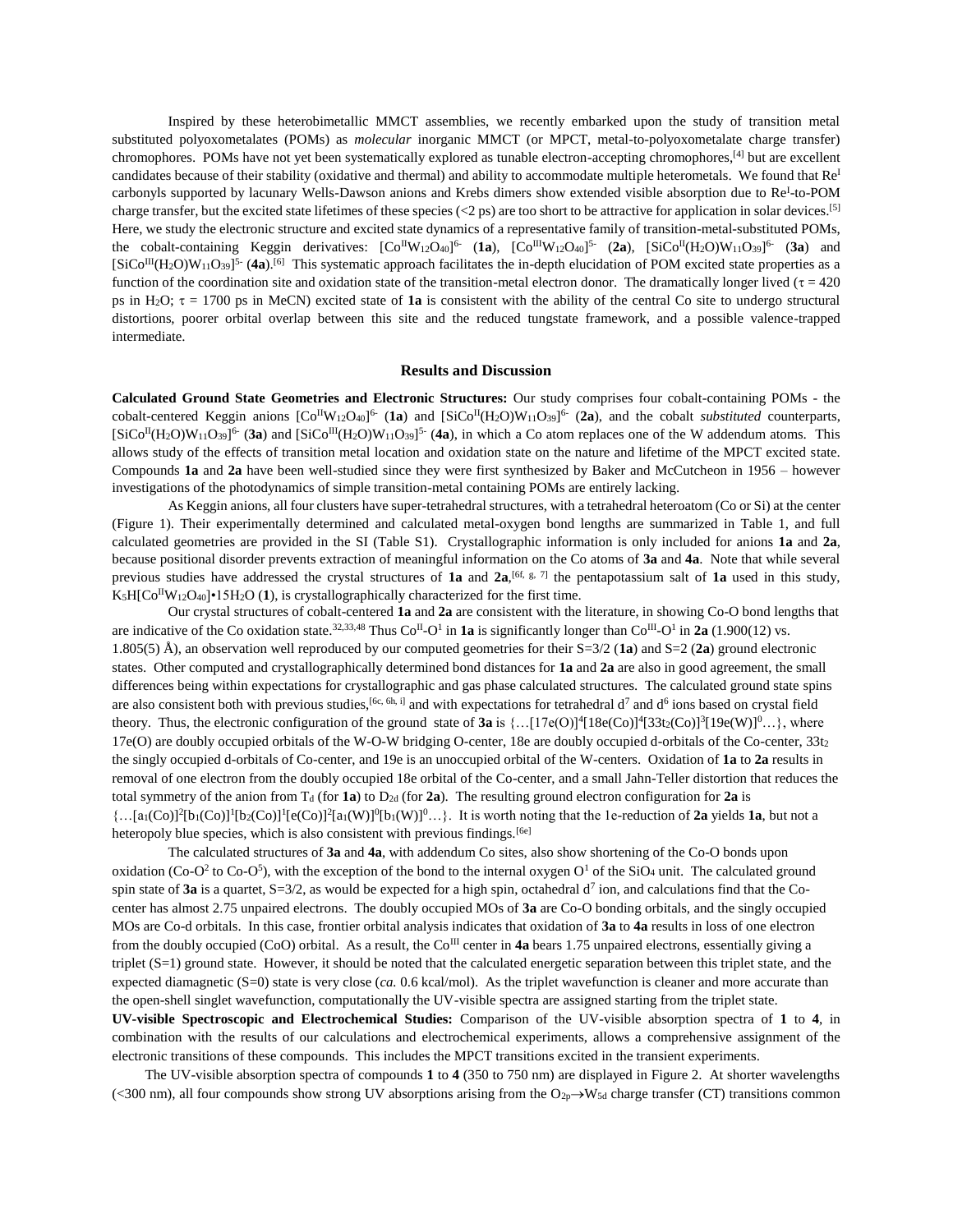to all polyoxotungstates. However, compared to transition metal-free POMs such as  $[SiW_{12}O_{40}]^4$  and  $[PW_{12}O_{40}]^3$ , the absorption spectra of **1** to **4** tail more significantly into the visible and show additional features arising from the cobalt d-orbitals. For cobaltcentered anions **1a** and **2a**, the main observations are a broad transition at 625 nm in **1** that is absent in **2**, and a strong peak at 389 nm in 2 in place of a much weaker shoulder in 1. Our DFT calculations (Figure 3a, 3b, and S5) agree with previous work,<sup>[6b, c, 6h,</sup>] <sup>6k]</sup> indicating that the feature at 625 nm (calculated ~650 nm) is associated with the  ${}^4A_2\rightarrow {}^4T_1$  d-d transition of the tetrahedral Co<sup>II</sup> ion in **1a** while the peak at 389 nm (calculated range  $\sim$  375-450 nm for **2a**) arises from the O $\rightarrow$ Co CT transitions which are present in Co<sup>III</sup>-based 2a because the Co *e* orbital is partially occupied. The spectra of anions 3a and 4a, with a pseudo-octahedral addendum Co site, are significantly different. Compound **3** shows a d-d transition centered at 546 nm that resembles that of  $[Co<sup>H</sup>(H<sub>2</sub>O)<sub>6</sub>]<sup>2+</sup>$ , although the broken octahedral symmetry causes the extinction coefficient to be substantially higher. The broad  ${}^{1}A_{1} \rightarrow {}^{1}T_{1}$  d-d transition for 4 is centered at 692 nm, while the peak at 453 nm is ascribed to a  ${}^{1}A_{1} \rightarrow {}^{1}T_{2}$  d-d transition.<sup>[8]</sup> Calculated absorption spectra for anions **3a** and **4a** (Figure 3c and 3d) reproduce the dipole allowed Co d-d transitions seen at longer wavelengths in both spectra. Calculations for **4a** also indicate that the transition at *~*450 nm has Co d-d character along with a strong  $O \rightarrow W$  signature. The short wavelength regimes of both anions are dominated by  $\mu_2-O \rightarrow W$  and  $\mu_2-O \rightarrow CO$  transitions, with the majority being non-charge-transfer in nature.

In anions containing  $Co<sup>H</sup>$ , it is expected that  $Co \rightarrow W$  CT transitions should be observed. For **1a**, electrochemically determined potentials for the  $Co^{2+/3+}$  couple and first polytungstate reduction (Figure S2) allow estimation of an energy difference of 1.29 eV (961 nm) between the highest energy Co<sup>II</sup>-based orbitals and the polytungstate LUMO.<sup>[9]</sup> Indeed, several overlapping absorption peaks are observed between 1000 and 1400 nm (Figure S4), which have been attributed to ligand-field and charge-transfer transitions.<sup>[6h]</sup> Detailed computational analysis of the lower-lying excited states of **1a** also finds  $e(Co) \rightarrow t_2(W)$  CT character in three dipole forbidden transitions at ~1200 nm, although this is dominated by  $e(Co) \rightarrow t_2(Co)$ , i.e., non-CT Co d-d transitions (see Table S2). Combining the electrochemically estimated HOMO – LUMO gap with the 1.98 eV (625 nm) *e* to *t*<sup>2</sup> d-orbital splitting allows prediction of higher energy  $Co\rightarrow W$  transitions at *ca*. 3.25 eV (380 nm), which have not been previously identified.<sup>[6h, 6k]</sup> This is supported by our calculations, which for **1a** predict  $e(Cor_{d})\rightarrow e(W)$  and  $t_{2}(Cor_{d})\rightarrow e(W)$  CT transitions at ~430 and 510 nm respectively. These transitions are observed in the form of a gentle rise in absorption between 420 and 380 nm, which may coincide with  $O \rightarrow Co$  transitions. In the case of *pseudo*-octahedral  $Co<sup>II</sup>$ -based **3a**, examination of the excited state wavefunctions reveals a group of CT-like Co $\rightarrow$ W excitations in **3a** near 320 nm which are obscured by O $\rightarrow$ Co and O $\rightarrow$ W processes. It therefore seems likely (and is experimentally demonstrated below) that excitation of either **1a** or **3a** at around 400 nm will cause transfer of an electron from Co to the polyoxotungstate framework, allowing study of the influence of the metal coordination site on excited state behavior.

**Transient Absorption Spectra and Kinetics:** Transient absorption spectra and kinetics of aqueous **1** at selected time delays after 400 nm excitation are shown in Figure **4a**. Immediately following excitation, **1** produces broad, intense absorption features that rapidly decay within 5 ps. The initial excited state of 1 decays with a time constant of  $\tau_1 = 730 \pm 40$  fs, after which the overall shape of the difference spectrum does not change until full ground state recovery takes place. This second excited state species is much longer lived, with a transient spectrum showing a ground state bleach centered at 625 nm and absorption bands at <500 nm and >700 nm. Clear isosbestic points are observed at 550 nm and 675 nm, with single-exponential nonradiative decay dynamics, indicating decay of a single species to the ground state. The lifetime of this species,  $\tau_2 = 420 \pm 30$  ps, is far in excess of those measured for any transition-metal substituted polyoxometalate thus far.[5, 10]

The excited state spectral features of **1** bear a strong resemblance to the inverted static ground state absorption spectra and 1e-reduced forms of 1 (Figure 5). The initial short-lived species  $\tau_1$  resembles a 1e- heteropoly blue, but with lower intensity than the simulated difference spectrum,[11] presumably because the very short lifetime means that substantial decay has already occurred. Thus this strongly absorbing initial state is assigned as a metal-to-polyoxometalate CT (MPCT) excited state, which decays rapidly to a longer-lived intermediate state before ground state recovery. The long-lived excited state,  $\tau_2$ , exhibits a bleach at 625 nm that matches the ground state  ${}^4A_2\rightarrow {}^4T_1$  d-d transitions, and the broad absorption at >700 nm resembles the heteropoly blue species formed by one-electron reduction of  $1$ <sup>[12]</sup>. The ground state bleach of the Co<sup>II</sup> d-d band reveals that an electron is photoexcited from the tetrahedral  $Co<sup>\Pi</sup>$  center to the vacant tungstate W orbitals, and the intensity of this feature declines only very slightly between  $\tau_1$  and  $\tau_2$  However, the intensity of the heteropoly blue spectral features in  $\tau_2$  are a fraction of those expected in a true 1e<sup>-</sup> heteropoly blue, having features with extinction coefficients of only  $\sim 100$  L mol<sup>-1</sup> cm<sup>-1</sup>. Regardless, placing an electron-rich metal at the *center*, rather than in the addendum of a POM anion appears to result in a dramatically extended (by two orders of magnitude) MPCT excited state lifetime.[5]

Both excited state spectra for **1** share similar features, though the ground state bleach is clearer for the longer lived process  $\tau_2$ . The spectra show unexpected absorptions <500 nm which can be explained by red-shifting and intensification of the O $\rightarrow$ Co<sub>e</sub> transition observed in **2**, due to formation of a CoIII center surrounded by a more strongly electron donating *reduced* tungstate framework. The transient spectrum for  $\tau_2$  closely resembles a simulated difference spectrum in which a smaller contribution from the heteropoly blue is assumed.<sup>[13]</sup> Reduced frameworks contain delocalized electrons which yield mixed valence heteropoly blues as the result of multiple tungsten atoms being structurally equivalent. The low intensity of the absorptions in  $\tau_2$  may suggest that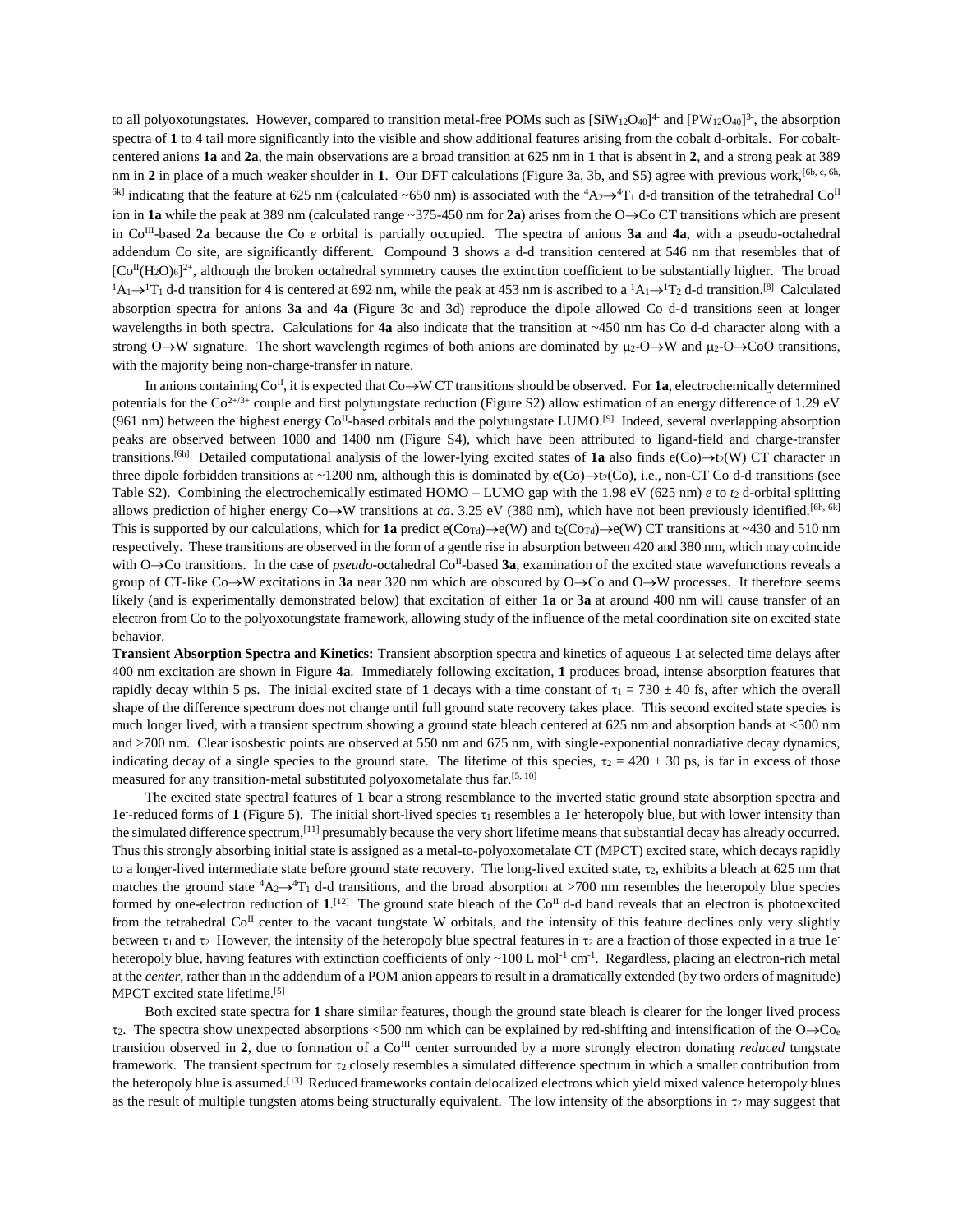the electron is localized on one or a few of the tungstates instead of being delocalized across the entire framework. Consequently, this proposal implies that a transient structural change occurs that breaks the symmetry of the framework (*vide infra*).

The hypothesis that the weak heteropoly blue contribution to  $\tau_2$  is the result of localized charge should be contrasted with the alternative of a low quantum yield process, whereby only ~8% of the photoexcited electrons from  $\tau_1$  would form  $\tau_2$  and the remainder would collapse back to the ground state via internal conversion. If this were the case, however, one would expect to see a commensurate decrease in the contributions from  $Co^{II}$  and the  $Co^{II}$  ground state bleach. Instead, a simulated excited state spectrum very close to  $\tau_2$  is produced by combining full contributions from spectra of 1 and 2 and  $1/12<sup>th</sup>$  that of a 1e<sup>-</sup> reduced heteropoly blue. This suggests that the heteropoly blue spectral signature observed in  $\tau_2$  is weaker than expected because less of the tungsten framework is involved, not because electrons have returned to the Co atom.

Salt metathesis of **1** to **1-TBA** was performed to measure the excited state lifetimes in an organic solvent. The electronic absorption spectrum of 1-TBA in MeCN (Figure S7) is nearly identical to that of 1 in water. The slight shift of the Co<sub>Td</sub> d-d band, with  $\lambda_{\text{max}}$  shifting to 628 nm, is consistent with a central heteroatom that is largely isolated from the polytungstate framework and the solvent, showing minimal solvatochromism.<sup>[6b, 7, 14]</sup> The excited state dynamics of **1-TBA** show similar biphasic decay kinetics (Figure S8), with the initial excited state decaying with a time constant of  $\tau_1 = 810 \pm 30$  fs. Remarkably, the long-lived excited state component is extended by a factor of four, having a time constant of  $\tau_2 = 1700 \pm 140$  ps. This appreciable solvent dependence supports the notion of charge localization in the long-lived excited state. If the initial MPCT excited state is delocalized, a dipole moment does not exist in the molecule due to symmetry. As a result, the initial excited state shows minimal solvent dependence in going to a less polar solvent (730 fs in water vs. 810 fs in MeCN). On the other hand, the solvent dependence of  $\tau_2$  suggests the presence of a charge transfer dipole moment, only possible if the electron residing on the polytungstate framework is localized to some degree.<sup>[15]</sup> This is reminiscent of the charge localization that occurs in  $\left[\text{Ru(bpy)}_3\right]^{2+}$  on the ultrafast time scale.<sup>[16]</sup> The nanosecond lifetime of  $\tau_2$  in MeCN is consistent with the energy-gap law for nonradiative decay in intramolecular charge transfer excited states. Hydrogen bonding in water can also contribute to the shorter lifetime of  $\tau_2$  in water, as protic media can contribute to nonradiative decay pathways due to favorable interaction with charge transfer states.<sup>[17]</sup>

To confirm that the location and oxidation state of cobalt are important to generation of the long-lived excited state, we studied the excited-state dynamics of **2** to **4** (Figure 4b-d). In **2** (oxidized analogue of **1**), biphasic decay kinetics are also observed, but with complete decay to the ground state within around 20 ps ( $\tau_1 = 220 \pm 50$  fs;  $\tau_2 = 4.4 \pm 0.6$  ps). This provides further evidence that electron transfer from  $Co<sup>H</sup>$  to the polytungstate ligand is responsible for the long-lived excited state in **1**. Excitation of **2** at 400 nm should only involve the  $O \rightarrow C_{0e}$  transition, as lowering of the Co<sub>Td</sub> Co<sub>e</sub> orbitals due to Jahn-Teller distortion<sup>[6e, 6g, 6i, j] increases</sup> the energy of the Co $\rightarrow$ W charge transfer transition, while lowering the energy of O $\rightarrow$ Co charge transfer. The resulting excited state consisting of a hole on an oxygen atom adjacent to a distorted  $Co<sup>\Pi</sup>$  should recombine rapidly. Involvement of  $Co\rightarrow W$ processes is unlikely as it would generate very high energy states containing Co<sup>IV</sup> and reduced tungstate. Electrochemical generation of  $[Co<sup>IV</sup>W<sub>12</sub>O<sub>40</sub>]$ <sup>4</sup> to provide a spectroscopic handle for Co<sup>IV</sup> in these systems has not been possible.

In anion **3a**, the Co<sup>II</sup> is moved to a *pseudo*-octahedral addendum site, with a Si heteroatom. In this case, Co<sub>Oh</sub><sup>II</sup> $\rightarrow$ W charge transfer may occur. Transient spectral features (Figure 4c) suggest that it does, through formation of a bleach at 546 nm corresponding to the Coo<sub>h</sub><sup>II</sup> d-d bands and a broad absorption at  $>600$  nm consistent with reduction of the polytungstate. An additional new absorption is seen at 440 nm. Similar to **1a**, the initially formed MPCT state rapidly decays ( $\tau_1 = 570 \pm 40$  fs) to a less intense state featuring similar features bracketing the  $\text{Co}_{0h}$ <sup>II</sup> d-d bleach (Figure 6).<sup>[18]</sup> However, the features of the second excited state decay much more quickly than in **1a** (within 5 ps), although the weakness of the 546 nm feature has prevented accurate fitting and extraction of time constants for decay ( $\tau_2 = 1.3 \pm 3.8$  ps). To complete the series, the ultrafast dynamics of 4 (oxidized analogue of **3**, Figure 4d) exhibit a short-lived biphasic excited state ( $\tau_1 = 400 \pm 150$  fs;  $\tau_2 = 6.3 \pm 0.6$  ps), where a single broad absorption at 470 nm rapidly decays to the baseline within 30 ps. In this case, the primary excited transition should be  $O\rightarrow CO/W$ mixed orbitals. Overall, these results strongly suggest that the long-lived excited state in  $1$  is linked to location of a  $Co<sup>II</sup>$  heterometal in the central, tetrahedral site of the anion **1a**.

Briefly, we also note here that early time data (0.3 to 5 ps) for all four anions indicates broad, intense absorptions peaking between 400 and 500 nm. Interpretation of these data is difficult due to the combination of dynamic processes associated with the initial excited state and the temporal resolution of the instrument  $(\sim 150 \text{ fs})$ , but their observation in all four anions suggests they are related to concurrent internal conversion and vibrational relaxation within the polytungstate framework (Table 2). For **1** and **3**, these processes complete within 5 ps to yield secondary excited states. Different transitions are involved in **2** and **4**, and the second excited state lifetime is likely the result of thermalization.

Origin of the long-lived excited state in anion 1a: Given the enormous difference in the excited state lifetimes of Co<sub>Td</sub><sup>II</sup>-centered **1a** and Co<sub>Oh</sub><sup>II</sup>-substituted 3a, it appears that the coordination environment of Co must have an important influence on the nature of the excited state. In other words, a substantial barrier to ultrafast recombination must exist in **1a** that does not exist in **3a**.

Structural barriers to ground state recovery resulting from distorted excited state geometries are important in the photophysics of transition metal complexes. For example, substantial structural changes occurring on the ultrafast timescale have been reported for tetrahedral copper complexes,<sup>[19]</sup> and structural distortions have been invoked as an explanation for the surprisingly long excited state lifetimes measured for silica supported MMCT heterodimers.<sup>[1f]</sup> Therefore, it is worth noting that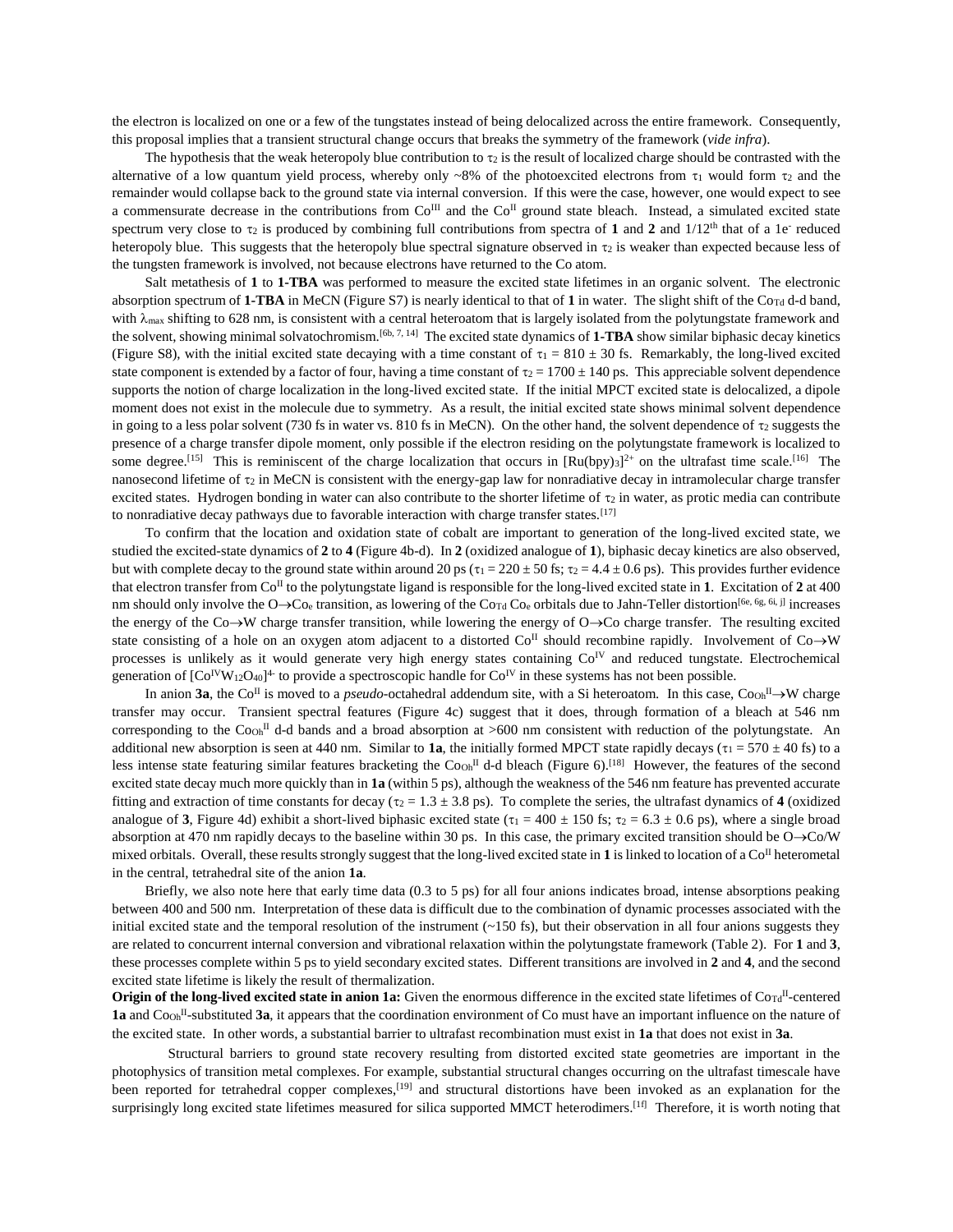the central heteroatom site of the  $[X<sup>n</sup>W<sub>12</sub>O<sub>40</sub>]$ <sup>(8-n)</sup> Keggin anion shows considerable coordinative flexibility, with a brief survey of crystal structures indicating a range of central X-O distances from *ca*. 1.53 to 1.93 Å.[6g] This is because the preferences of the heteroatom X can be compensated by changes in the length of the relatively weak bond from W to the internal oxygen.<sup>[6i]</sup> In the case of  $[Co^{II}W_{12}O_{40}]^6$  (**1a**) and  $[Co^{III}W_{12}O_{40}]^5$  (**2a**) a shortening of Co-O bond lengths of approximately 0.1 Å is observed upon moving from  $Co^{II}$  to  $Co^{III}$ , accompanied by a small Jahn-Teller distortion and reduction in symmetry. The addendum coordination site is less flexible: the rather few positional disorder-free structures available for  $[X^{n+}Z^{m+}(L)W_{11}O_{39}]^{(12-n-m)}$  anions show relatively little variation in their average equatorial Z-O distances (*ca*. 1.94 to 2.01  $\rm{\AA}$ ).<sup>[20]</sup> Bond distances for Co<sub>Oh</sub><sup>II</sup>-O (around 2.09  $\rm{\AA}$  in  $[Co(H_2O)_6]^{2+}[O^{21}]$  are therefore likely to be compressed to around 2 Å in **3a**, and may not contract much further upon transient oxidation to Co<sup>III</sup> ([Co(H<sub>2</sub>O)<sub>6</sub>]<sup>3+</sup> has Co-O distances of around 1.98 Å).<sup>[22]</sup> There is also less reorganization energy for Jahn-Teller distortion between octahedral Co<sup>II</sup> and Co<sup>III</sup> than for their tetrahedral Co<sup>II/III</sup> counterparts. The shorter lifetime of the excited state of **3** could also be influenced by the presence of a labile aqua ligand, which may contribute additional vibrational relaxation pathways via hydrogen bonding and solute-solvent interactions.[23]

The degree of Jahn-Teller distortion during photo-excitation of **1** can be qualitatively evaluated by considering the reorganization energy, calculated by direct measurement of the self-exchange rates for the outer sphere electron transfer between **1a** and  $2a^{24}$  A range of 23 to 85 kcal mol<sup>-1</sup> (1.0 to 3.7 eV) has been calculated for the *total* reorganization energy of the **1a/2a** system.<sup>[14b, 25]</sup> The inner sphere reorganization energy, corresponding to the energy barrier for interconversion of the  $[Co<sup>H</sup>O<sub>4</sub>]<sup>6</sup>$  $/[C<sup>III</sup>O<sub>4</sub>]$ <sup>5</sup> tetrahedron, was measured as 11.05 kcal mol<sup>-1</sup> (0.48 eV).<sup>[24]</sup> This large reorganization energy could easily account for the long excited-state lifetime of 1a by decreasing the rate of back-electron transfer between the polytungstate framework and Co<sup>III</sup>. In the case of **3a**, such a significant reorganization barrier is unlikely. Furthermore, the orbital overlap between the central  $Co<sup>\Pi</sup>$ and the polytungstate framework is known to be poor, as multiple studies have established the electronic isolation of the central atom in  $1a^{[6b, 7, 14]}$  Consequently, the electronic coupling term will be lower for the tetrahedral central atom compared to that of the pseudo-octahedral addendum site. This will also contribute to a slower back-electron transfer rate, although it also lowers the oscillator strength of the initial transition (hence its weakness).

It is clear from the transient absorption data that the initially formed MPCT state of **1a** rapidly decays to a second excited state with similar, though less intense, spectral features. The dynamic Jahn-Teller distortion in moving from  $Co<sup>H</sup>$  to  $Co<sup>H</sup>$  reduces the local symmetry of the tetrahedral  $[Co^{\text{II}}O_4]$ <sup>6</sup> heteroatom. Concurrently, the reduced polytungstate framework, normally composed of twelve structurally equivalent tungstates, is perturbed by the irregular  $[Co^{III}O4]^{5}$  tetrahedron. The heteropoly blue MPCT state subsequently collapses from a 12-fold delocalization to a 3-fold (delocalized across a single triad cap) or singlyreduced tungstate. Such a transient valence trap (illustrated in Scheme 1) would explain the spectral features of the long-lived excited state of **1a**, with the long lifetime attributed to a localized electron impeded from returning to the ground state by a significant reorganization energy barrier. Valence trapping has been observed in other heteropoly blue complexes at low temperatures and in vanadium-substituted POMs,[26] though this is the first time this has been proposed in the photophysical mechanism of a POM.

Intersystem crossing is a final factor that may contribute to the excited state lifetime of **1a**. The initially formed Franck-Condon state following excitation is <sup>4</sup>MPCT, with four singly occupied Co orbitals, and is not energetically favorable. Intersystem crossing (ISC) should therefore occur to yield a <sup>6</sup>MPCT state. This most likely occurs within the same time scale as the dynamic Jahn-Teller distortion of the transient  $Co^{III}$  e.g. within the 5 ps it takes for the early dynamic process,  $\tau_1$ , to complete, suggesting an intersystem crossing rate constant in excess of  $10^{12}$  s<sup>-1</sup>. Such fast rates for ISC have been previously demonstrated in  $[Ru(bpy)_3]^{2*}$ ,  $[19b]$  a low-spin Fe<sup>II</sup> complex,  $[27]$  and Au<sup>I</sup> naphthalene compounds,  $[28]$  among others. However, it is important to note that ISC would also be expected to apply to MPCT excited states generated from octahedral  $Co<sup>H</sup>$ , so this factor alone cannot account for the difference in excited state lifetimes.

In the context of molecular sensitizers for solar fuel production, **1a** has the longest lived charge transfer excited state observed in a POM to date by more than two orders of magnitude.<sup>[5]</sup> While still short compared to many organic and metal-organic photosensitizers, this extended lifetime is potentially chemically interceptable considering the femtosecond electron injection kinetics known for dye-sensitized metal oxides.[27, 29] Furthermore, **1a** leverages the known thermal and oxidative stability of POMs by being exceptionally stable in solution and under irradiation.<sup>[30]</sup> Further experiments to probe the photochemical reactivity and excited state properties of **1a** are ongoing.

#### **Conclusion**

The polyoxometalate anions  $[Co^{II}W_{12}O_{40}]^6$  (1a) and  $[SiCo^{II}(H_2O)W_{11}O_{39}]^6$  (3a) both have MPCT excited states which are accessible with visible excitation. In the case of **1a**, this state decays to a second excited state which is far longer-lived (at 420 ps in H2O, 1700 ps in MeCN) than for any other polyoxometalate studied thus far. The lifetime of the MPCT excited state of **1a** can be rationalized through geometric distortions - both shortening of Co-O bond distances and Jahn-Teller distortion - induced by the change in oxidation state at the Co center, and permitted by the more flexible central coordination site. This insight may help design new systems which combine the stronger visible extinction coefficients of our previous rhenium carbonyl systems, with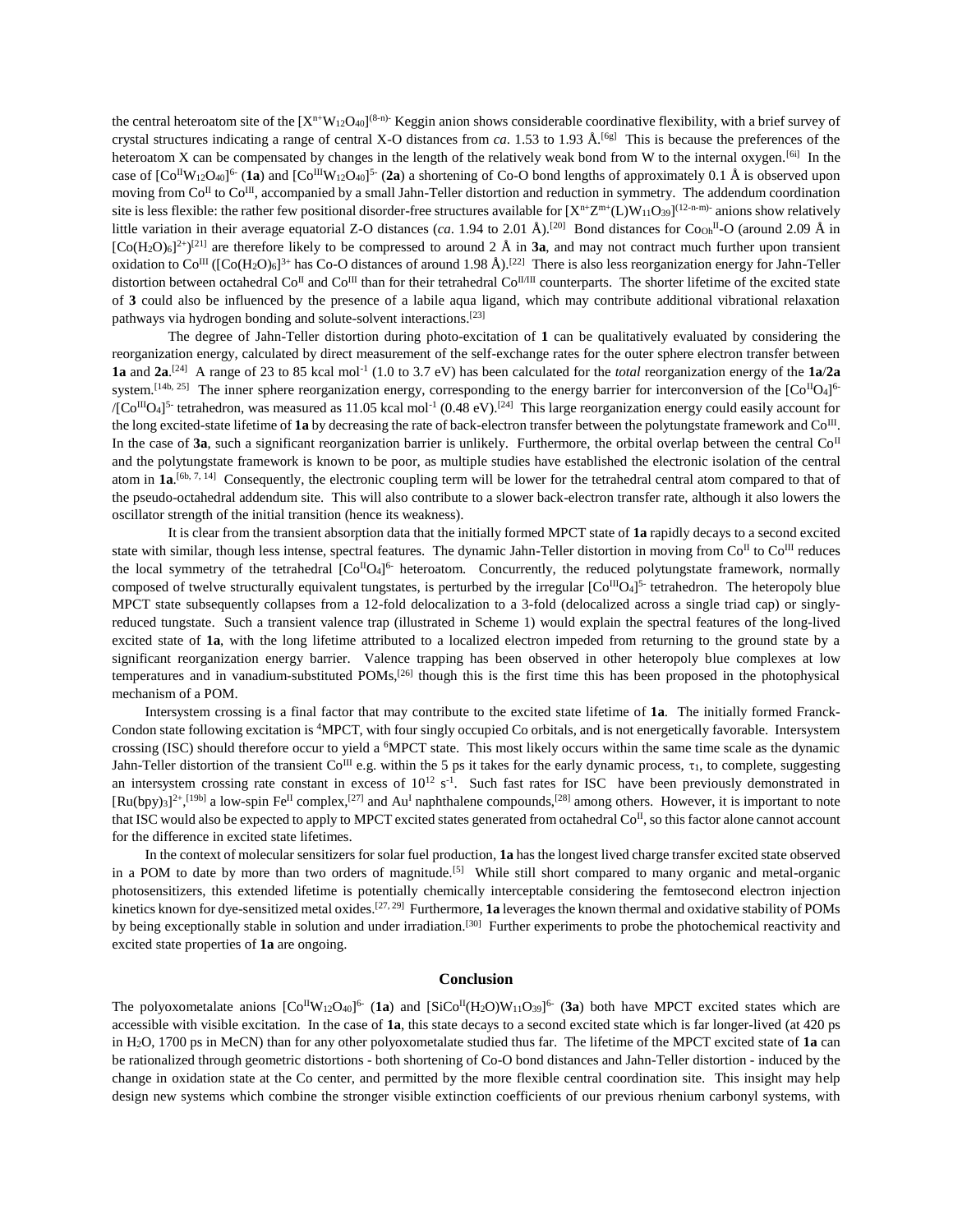longer lifetimes which might allow exploitation these chromophores in solar energy applications where their oxidative, photochemical and thermal stability is advantageous.

#### **Experimental Section**

**General:** All materials were purchased as ACS analytical or reagent grade and used as received, and syntheses were carried out in the ambient atmosphere. K5H[CoIIW12O40]•15H2O (**1**),[6a, b, 6d] K5[CoIIIW12O40]•20H2O (**2**),[6a, b, 6d] K6[SiCoII(H2O)W11O39]•10H2O  $(3)$ ,<sup>[31]</sup> and  $\text{Cs}_{5}[\text{SiCo}^{\text{III}}(\text{H}_{2}\text{O})\text{W}_{11}\text{O}_{39}]$ •3H<sub>2</sub>O (4)<sup>[8]</sup> were prepared based on published procedures (minor adaptations for **1** and **2** are detailed in the SI). Salt metathesis to prepare (C16H36N)4H2[CoIIW12O40] (**1**-TBA) was based on known procedures (detailed in the SI).[32] The identities and purities of **1**-**4** were confirmed by infrared and UV-visible spectroscopy, thermogravimetric analysis, and X-ray diffraction. Infrared spectra (2% by weight in KBr) were recorded on a Nicolet 6700 FT-IR spectrometer. Static electronic absorption spectra were acquired using an Agilent 8453 spectrophotometer equipped with a diode-array detector and Agilent 89090A cell temperature controller unit. Near infrared (NIR) spectra were acquired using a Shimadzu UV-3600 UV-Vis-NIR spectrophotometer. Thermogravimetric data were collected on ISI TGA 1000 and Perkin Elmer STA 6000 instruments. Xray diffraction data were acquired using a Bruker APEX II diffractometer with an Oxford Cryostream. Cyclic voltammograms were recorded on a BAS CV-50W electrochemical analyzer equipped with a glassy-carbon working electrode, a platinum wire auxiliary electrode and an Ag/AgCl (3 M NaCl) BAS reference electrode, using sodium sulfate (0.250 M, pH 2) or lithium acetate (0.250 M, pH 5) as buffer/electrolyte. All redox potentials are reported relative to this reference electrode  $(\sim +202 \text{ mV}$  nominal difference between NHE and the BAS electrode). Two-electron reduced spectra of **1** and **3** were prepared by bulk electrolysis of 0.5 mM **1** and **3** in equivalent conditions to transient measurements, at -0.49 V and -1.0 V vs. Ag/AgCl, respectively. A glassy carbon mesh electrode was used as the working electrode. Static electronic absorption spectra were recorded of the reduced species immediately following electrolysis. The one-electron reduced spectra were approximated by scaling the two-electron reduced spectra by a one-half factor, consistent with the nature of heteropoly blue absorptions in Keggin POMs.<sup>[14a]</sup>

**Single Crystal X-ray Structural Determination:** Compounds **1** and **2** were crystallized from water, compound **1** requiring almost complete evaporation of the solvent due to its high aqueous solubility. Suitable single crystals were selected under ambient conditions, mounted on a cryoloop using Paratone-N oil, and placed under the cryostream at 173 K. Crystal evaluation and collection of X-ray diffraction intensity data were performed using a Bruker Apex II CCD diffractometer (Mo K<sub>a</sub>,  $\lambda = 0.71073$  Å), and data reduction was carried out using the Bruker *APEXII* program suite.<sup>[33]</sup> Correction for incident and diffracted beam absorption effects were applied using numerical methods.[34] Compound **1** crystallized in the space group *P3221* and compound **2** in *P6222* as determined by systematic absences in the intensity data, intensity statistics and the successful solution and refinement of the structure. Structure solution and refinement was carried out using the Bruker SHELXTL software package.<sup>[35]</sup> The structures were solved by direct methods and refined against  $F<sup>2</sup>$  by the full matrix least-square technique. All non-H atoms were refined anisotropically, H atoms were not located or refined. Crystal data, data collection parameters and refinement statistics are summarized in Table 3. ORTEP representations of the cluster anions **1a** and **2a** are given in Figure S1.

**Femtosecond Visible Transient Absorption Measurements:** The femtosecond (0.1 ps – 1.2 ns) transient absorption (TA) spectrometer used in this study was based on a regeneratively amplified Ti:sapphire laser system (Coherent Legend, 800 nm, 150 fs, 3 mJ/pulse, 1 kHz repetition rate) and the Helios spectrometer (Ultrafast Systems, LLC). The fundamental output from the regenerative amplifier was split in two with a 10% beam splitter, the majority being directed to generate the pump pulse and the reflected remainder used to generate the probe pulse. Pump pulses at 400 nm were generated by frequency-doubling of the fundamental pulse in a  $\beta$ -barium borate (BBO) crystal. The energy of the pump pulse was controlled by a variable neutral-density filter wheel. The pump pulse passed through a computer-controlled optical delay line and a chopper prior to passing through the sample. The visible probe was generated by attenuating and focusing  $~10 \mu$  of the 800 nm pulse into a 2 mm thick sapphire window to produce a white light continuum from 400 nm to 800 nm. After collimation with an off-axis parabolic mirror, the white light was split into equal signal and reference beams. The reference beam was used to normalize the laser intensity fluctuation. The signal beam was collimated and focused on the sample coincident with the pump pulse beam using Al parabolic mirrors. The beam waists at the sample were 300 and 150 µm for the pump and probe beam, respectively. Both the signal (after passing through the sample) and reference beams were focused into a CMOS array detector and detected at a frequency of 1 kHz, from which transient spectra and kinetics were recorded with Helios (Ultrafast Systems) software.

Samples were measured in a 1 mm path length quartz cuvette to minimize the transient solvent response. The solvent effect in neat buffered solvent was recorded immediately following each sample measurement. During the data collection the samples were constantly stirred by a magnetic stirrer to minimize localized thermal effects. No evidence of sample degradation was seen based on comparisons of electronic absorption spectra before and after TA experiments. All samples were filtered with a Whatman 0.2 um PES syringe filter prior to measurement. Detailed analysis of the transient spectra, temporal chirp correction, and quantitative kinetic analysis was performed using Ultrafast Systems Surface Xplorer Pro software. Global fit analysis via singular value decomposition was performed on all transient spectra. Both single wavelength kinetics and the principal kinetic components were fit to a multiexponential decay function convoluted with the Gaussian instrument response function (fwhm: ~150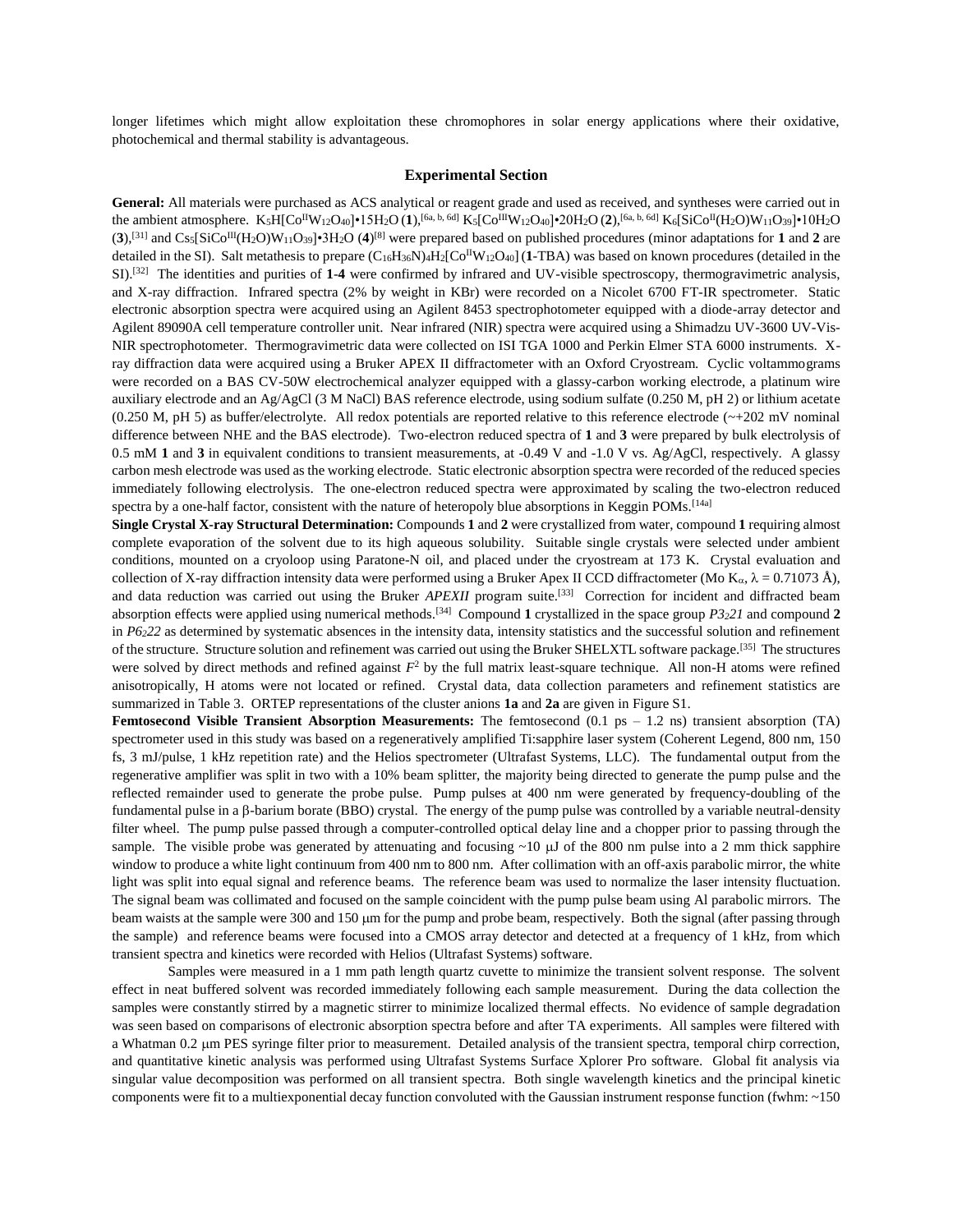#### fs).

**Computational Studies:** Geometries of the anions  $[Co^{II}W_{12}O_{40}]^{6}$  (1a),  $[Co^{III}W_{12}O_{40}]^{5}$  (2a),  $[SiCo^{II}(H_2O)O_{39}W_{11}]^{6}$  (3a) and  $[SiCo^{III}(H_2O)O_{39}W_{11}]^5$  (**4a**) were optimized at their several lower-lying electronic states, in the gas phase with no geometry constraints. Vibrational analyses were performed to ensure that all converged structures are true minima. In these calculations we used the spin-unrestricted DFT method (the hybrid M06L functional)<sup>[36]</sup> in conjunction with the D95V<sup>[37]</sup> basis sets for O, and the lanl2dz basis with the associated Hay-Wadt ECPs<sup>[38]</sup> for the W and Co atoms, which below will be referred to as "UM06L/lanl2dz". The basis set for Si was augmented by single polarization d-function  $(\zeta=0.55)$ . Electronic spectra and electric dipole transition moments for ground-to-excited state transitions were calculated at the optimized geometries of the ground states of the corresponding compounds using the time-dependent (TD)<sup>[39]</sup> DFT, i.e. TD-UM06L/lanl2dz approach. Solvent effects were applied as single point calculations on top of the gas phase structures and approximated by the polarizable continuum model  $(PCM)^{[40]}$ employing the UFF $[41]$  radii for all atoms. All calculations were carried out with the Gaussian 09 software package.<sup>[42]</sup>

#### **Acknowledgements**

We thank William Rodríguez-Córdoba for assistance with the transient absorption spectrometer, Christopher James for early synthesis of **2**, and Dr. Christopher C. Scarborough for use of his NIR spectrometer. J.F. is supported by a Marie Curie International Outgoing Fellowship within the 7<sup>th</sup> European Union Framework Programme. This work was supported by the U.S. Department of Energy, Office of Basic Energy Sciences, Solar Photochemistry Program (DE-FG02-07ER15906) to C.L.H., T.L. and D.G.M. The authors gratefully acknowledge NSF MRI-R2 grant (CHE-0958205) and the use of the resources of the Cherry Emerson Center for Scientific Computation.

#### <span id="page-6-0"></span>**References and Footnotes**

- [1] a) W. Lin and H. Frei, *J. Am. Chem. Soc.* **2005**, *127*, 1610-1611; b) W. Lin and H. Frei, *J. Phys. Chem. B* **2005**, *109*, 4929-4935; c) H. Han and H. Frei, *J. Phys. Chem. C* **2008**, *112*, 16156-16159; d) H. Han and H. Frei, *J. Phys. Chem. C* **2008**, *112*, 8391-8399; e) X. Wu, W. W. Weare and H. Frei, *Dalton Trans.* **2009**, 10114-10121; f) T. Cuk, W. W. Weare and H. Frei, *J. Phys. Chem. C* **2010**, *114*, 9167-9172; g) T. Takashima, A. Yamaguchi, K. Hashimoto and R. Nakamura, *Chem. Commun.* **2012**, *48*, 2964-2966; h) T. Takashima, R. Nakamura and K. Hashimoto, *J. Phys. Chem. C* **2009**, *113*, 17247-17253.
- [2] P. K. Ghosh, B. S. Brunschwig, M. Chou, C. Creutz and N. Sutin, *J. Am. Chem. Soc.* **1984**, *106*, 4772-4783.
- [3] a) B. Moshofsky and T. Mokari, *Chem. Mater.* **2012**, *25*, 1384-1391; b) L. F. Zhu, J. C. She, J. Y. Luo, S. Z. Deng, J. Chen and N. S. Xu, *J. Phys. Chem. C* **2010**, *114*, 15504-15509; c) G. K. Mor, H. E. Prakasam, O. K. Varghese, K. Shankar and C. A. Grimes, *Nano Lett.* **2007**, *7*, 2356-2364; d) B. M. Klahr, A. B. F. Martinson and T. W. Hamann, *Langmuir* **2010**, *27*, 461-468; e) S. Han, J. Li, X. Chen, Y. Huang, C. Liu, Y. Yang and W. Li, *Int. J. Hydrogen Energy* **2012**, *37*, 16810-16816; f) W. J. Lee, P. S. Shinde, G. H. Go and E. Ramasamy, *Int. J. Hydrogen Energy* **2011**, *36*, 5262-5270.
- [4] a) C. L. Hill, *Chem. Rev.* **1998**, *98*, 1-2; b) J. J. Borrás-Almenar, E. Coronado, A. Müller and M. T. Pope, *Polyoxometalate Molecular Science. Proceedings of the NATO Advanced Study Institute, Tenerife, Spain from 25 August to 4 September 2001*, Kluwer Academic Publishers, Dordrecht, **2003**, p. 484.
- [5] a) C. Zhao, Z. Huang, W. Rodríguez-Córdoba, C. S. Kambara, K. P. O'Halloran, K. I. Hardcastle, D. G. Musaev, T. Lian and C. L. Hill, *J. Am. Chem. Soc.* **2011**, *133*, 20134-20137; b) C. Zhao, C. S. Kambara, Y. Yang, A. L. Kaledin, D. G. Musaev, T. Lian and C. L. Hill, *Inorg. Chem.* **2013**, *52*, 671-678; c) C. Zhao, W. Rodríguez-Córdoba, A. L. Kaledin, Y. Yang, Y. V. Geletii, T. Lian, D. G. Musaev, C. L. Hill, *Inorg. Chem.* **2013**, *52*, 13490-13495.
- [6] a) L. C. W. Baker and T. P. McCutcheon, *J. Am. Chem. Soc.* **1956**, *78*, 4503-4510; b) V. E. Simmons in *Heteropoly Tungstocobaltoates and Tungstocobaltiates based on CoO<sup>4</sup> Tetrahedra: Magnetic Properties, Spectra, Chemistry, and Structures*, *Vol.* Boston University, Boston, **1953**, p. 500; c) L. C. W. Baker, V. E. S. Baker, S. H. Wasfi, G. A. Candela and A. H. Kahn, *J. Chem. Phys.* **1972**, *56*, 4917-4923; d) A. L. Nolan, R. C. Burns and G. A. Lawrance, *J. Chem. Soc., Dalton Trans.* **1998**, 3041-3047; e) R. Acerete, N. Casañ-Pastor, J. Bas-Serra and L. C. W. Baker, *J. Am. Chem. Soc.* **1989**, *111*, 6049-6056; f) G. Muncaster, G. Sankar, C. R. A. Catlow, J. M. Thomas, S. J. Coles and M. Hursthouse, *Chem. Mater.* **2000**, 16-18; g) A. L. Nolan, C. C. Allen, R. C. Burns, D. C. Craig and G. A. Lawrance, *Aust. J. Chem.* **2000**, *53*, 59-66; h) J. M. Maestre, X. López, C. Bo, C. Daul and J.-M. Poblet, *Inorg. Chem.* **2002**, *41*, 1883-1888; i) J. M. Maestre, X. López, C. Bo, J.-M. Poblet and N. Casañ-Pastor, *J. Am. Chem. Soc.* **2001**, *123*, 3749-3758; j) F.-Q. Zhang, X.-M. Zhang, H.-S. Wu and H. Jiao, *J. Phys. Chem. A* **2007**, *111*, 159-166; k) K. Kojima and J. Matsuda, *Bull. Chem. Soc. Jpn.* **1985**, *58*, 821-825.
- [7] N. Casan-Pastor, P. Gomez-Romero, G. B. Jameson and L. C. W. Baker, *J. Am. Chem. Soc.* **1991**, *113*, 5658-5663.
- <span id="page-6-1"></span>[8] T. J. R. Weakley and S. A. Malik, *J. Inorg. Nucl. Chem.* **1967**, *29*, 2935-2944.
- [9] The same analysis cannot be performed on **3a** (Figure S3), because the tungstate redox process cannot be cleanly observed at pH values in which the anion is stable. Based on the more oxidizing position of the  $Co<sup>2+/3+</sup>$  couple in **3a**, it is expected that the same transition would occur at higher energy compared to **1a**.
- [10] Z. Huang in Charge Transfer Dynamics in Homogeneous and Heterogeneous Artificial Photosynthetic Systems. Ph.D. Dissertation, Emory University, Atlanta, GA, **2011**, p. 221.
- [11] The simulated excited state spectrum for 1 (Figure 5, blue line) was calculated by taking the 1e<sup>-</sup> reduced spectrum of 1, adding the spectrum for the oxidized species **2**, and subtracting the ground state spectrum of **1** twice. The ground state spectrum of **1** was subtracted twice to remove the d-d band contribution from the 1e<sup>-</sup> reduced species as well as the ground state bleach, as expected in a simulated difference spectrum.
- [12] M. T. Pope and G. M. Varga, *Inorg. Chem.* **1966**, *5*, 1249-1254.
- [13] The second simulated excited state spectrum for **1** (Figure 5, red line) was calculated by subtracting the ground state spectrum of **1** from that of the oxidized species 2, then adding a  $1/12^{\text{th}}$  scaled spectrum of the 1e<sup>-</sup> reduced species from which 1 was previously subtracted. This assumes 100% formation of  $Co<sup>III</sup>$  from Co<sup>II</sup> during photoexcitation, scaled to a heteropoly blue contribution that closely resembles the observed transient measurement.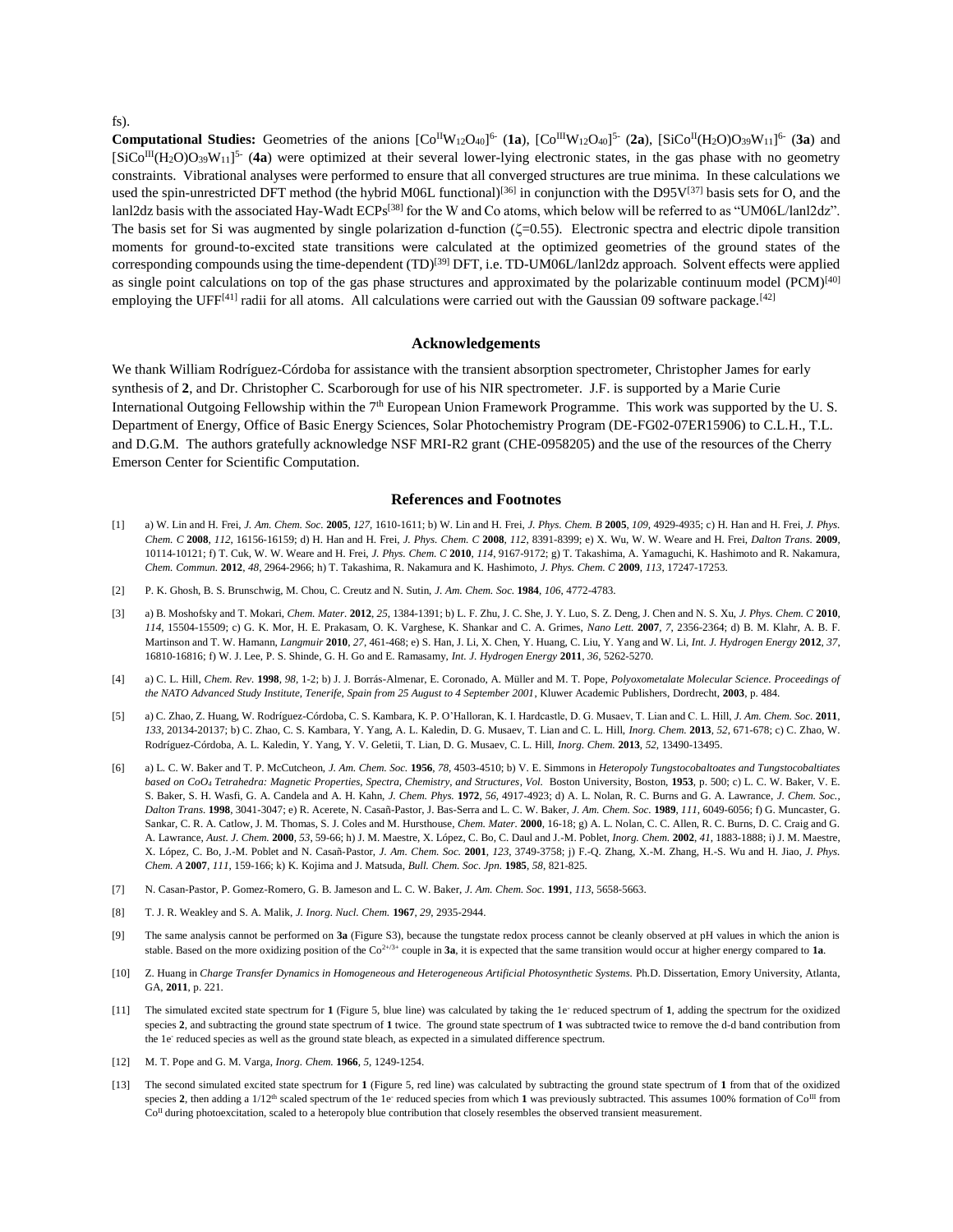- [14] a) G. M. Varga, E. Papaconstantinou and M. T. Pope, *Inorg. Chem.* **1970**, *9*, 662-667; b) I. A. Weinstock, *Chem. Rev.* **1998**, *98*, 113-170.
- [15] a) J. V. Caspar and T. J. Meyer, *J. Amer. Chem. Soc.* **1983**, *105*, 5583-5590; b) E. M. Kober, B. P. Sullivan and T. J. Meyer, *Inorg. Chem.* **1984**, *23*, 2098-2104.
- [16] a) S. Campagna, F. Puntoriero, F. Nastasi, G. Bergamini and V. Balzani in *Photochemistry and Photophysics of Coordination Compounds: Ruthenium*, *Vol. 280* Eds.: V. Balzani and S. Campagna), Springer Berlin Heidelberg, **2007**, pp. 117-214; b) A. T. Yeh, C. V. Shank and J. K. McCusker, *Science* **2000**, *289*, 935- 938.
- [17] V. S. Pavlovich, *ChemPhysChem* **2012**, *13*, 4081-4093.
- [18] The first simulated excited state spectrum for **3** was calculated the same way as performed for **1**. The second excited state spectrum was most closely approximated by subtracting the ground state spectrum of **3** from that of the oxidized species **4**, with no heteropoly blue contribution.
- [19] a) M. Iwamura, S. Takeuchi and T. Tahara, *J. Am. Chem. Soc.* **2007**, *129*, 5248-5256; b) A. C. Bhasikuttan, M. Suzuki, S. Nakashima and T. Okada, *J. Am. Chem. Soc.* **2002**, *124*, 8398-8405.
- <span id="page-7-0"></span>[20] a) B. Li, S.-T. Zheng and G.-Y. Yang, *Chin. J. Struct. Chem.* **2009**, *28*, 531-536; b) D.-J. Li, S.-T. Zheng and G.-Y. Yang, *Chin. J. Struct. Chem.* **2009**, *28*, 655- 662; c) J.-W. Zhao, J. Zhang, S.-T. Zheng and G.-Y. Yang, *Chin. J. Struct. Chem.* **2008**, *27*, 933-942; d) M.-X. Li, K.-H. Wang and J.-Y. Niu, *Chin. J. Struct. Chem.* **2008**, *27*, 340-344; e) L. Lisnard, A. Dolbecq, P. Mialane, J. Marrot and F. Sécheresse, *Inorg. Chim. Acta* **2004**, *357*, 845-852; f) C. Pichon, A. Dolbecq, P. Mialane, J. Marrot, E. Rivière, M. Goral, M. Zynek, T. McCormac, S. A. Borshch, E. Zueva and F. Sécheresse, *Chem. Eur. J.* **2008**, *14*, 3189-3199; g) E. V. Radkov and R. H. Beer, *Inorg. Chim. Acta* **2000**, *297*, 191-198; h) M. Sadakane, D. Tsukuma, M. H. Dickman, B. Bassil, U. Kortz, M. Higashijima and W. Ueda, *Dalton Trans.* **2006**, *0*, 4271-4276; i) S. Reinoso, P. Vitoria, L. Lezama, A. Luque and J. M. Gutiérrez-Zorrilla, *Inorg. Chem.* **2003**, *42*, 3709-3711.
- [21] W. Zhang and Y.-T. Chen, *Acta Crystallogr., Sect. E: Struct. Rep. Online* **2009**, *65*, m1548.
- [22] I. Stein and U. Ruschewitz, *Z. Naturforsch., B: Chem. Sci.* **2011**, *66*, 471-478.
- [23] a) M. L. Bhaumik and L. J. Nugent, *J. Chem. Phys.* **1965**, *43*, 1680-1687; b) M. P. Hehlen, H. Riesen and H. U. Guedel, *Inorg. Chem.* **1991**, *30*, 2273-2277; c) H. Dong and R. A. Wheeler, *Chem. Phys. Lett.* **2005**, *413*, 176-181.
- [24] P. G. Rasmussen and J. Brubaker, Carl H., *Inorg. Chem.* **1964**, *3*, 977-980.
- [25] a) L. Eberson, *J. Am. Chem. Soc.* **1983**, *105*, 3192-3199; b) Z. Amjad, J.-C. Brodovitch and A. McAuley, *Can. J. Chem.* **1977**, *55*, 3581-3586; c) L. Eberson, *New J. Chem.* **1992**, *16*, 151-156; d) L. V. Kozhevnikov and O. A. Kholdeeva, *Izv. Akad. Nauk SSSR, Ser. Khim.* **1987**, 528-533 (Eng. Transl.).
- [26] a) J. Altenau, M. T. Pope, R. A. Prados and H. So, *Inorg. Chem.* **1975**, *14*, 417-421; b) R. A. Prados, P. T. Meiklejohn and M. T. Pope, *J. Amer. Chem. Soc.*  **1974**, *96*, 1261-1263.
- [27] J. E. Monat and J. K. McCusker, *J. Am. Chem. Soc.* **2000**, *122*, 4092-4097.
- [28] R. A. Vogt, T. G. Gray and C. E. Crespo-Hernández, *J. Am. Chem. Soc.* **2012**, *134*, 14808-14817.
- [29] a) H. N. Ghosh, J. B. Asbury and T. Lian, *J. Phys. Chem. B* **1998**, *102*, 6482-6486; b) H. N. Ghosh, J. B. Asbury, Y. Weng and T. Lian, *J. Phys. Chem. B* **1998**, *102*, 10208-10215; c) S. Ferrere and B. A. Gregg, *J. Am. Chem. Soc.* **1998**, *120*, 843-844; d) D. Kuciauskas, J. E. Monat, R. Villahermosa, H. B. Gray, N. S. Lewis and J. K. McCusker, *J. Phys. Chem. B* **2002**, *106*, 9347-9358.
- [30] No evidence of decomposition is observed by electronic absorption spectroscopy after prolonged irradiation at 400 nm. Solutions of **1** kept in aqueous buffer (pH 2-5), water, or MeCN for several months show no change in their absorption spectrum.
- [31] A. Müller, L. Dloczik, E. Diemann and M. T. Pope, *Inorg. Chim. Acta* **1997**, *257*, 231-239.
- [32] a) J. A. Mair, *J. Chem. Soc.* **1950**, *1950*, 2364-2372; b) D. K. Lyon, W. K. Miller, T. Novet, P. J. Domaille, E. Evitt, D. C. Johnson and R. G. Finke, *J. Am. Chem. Soc.* **1991**, *113*, 7209-7221.
- [33] *APEXII (Version 2.0-1), SAINT (Version 7.23A) and SADABS (Version 2004/1)*, Bruker AXS, Inc., Madison, WI, USA, **2005**.
- [34] P. Coppens, L. Leiserowitz and D. Rabinovich, *Acta Crystallogr.* **1965**, *18*, 1035-1038.
- [35] *SHELXTL (v 6.1)*, Bruker AXS, Inc., Madison, WI, USA, **2000**.
- [36] Y. Zhao and D. G. Truhlar, *J. Chem. Phys.* **2006**, *125*, 194101-194118.
- [37] T. H. Dunning Jr. and P. J. Hay, *Modern Theoretical Chemistry*, Plenum, New York, **1976**.
- [38] P. J. Hay and W. R. Wadt, *J. Chem. Phys.* **1985**, *82*, 270-283.
- [39] F. Furche and R. Ahlrichs, *J. Chem. Phys.* **2002**, *117*, 7433-7447.
- [40] J. Tomasi, B. Mennucci and R. Cammi, *Chem. Rev.* **2005**, *105*, 2999-3094.
- [41] A. K. Rappe, C. J. Casewit, K. S. Colwell, W. A. Goddard and W. M. Skiff, *J. Am. Chem. Soc.* **1992**, *114*, 10024-10035.
- [42] Frisch, M. J., et al. Gaussian 09, Revision C.01; Wallingford CT, 2009. See SI for complete reference.

#### **Figures and Schemes**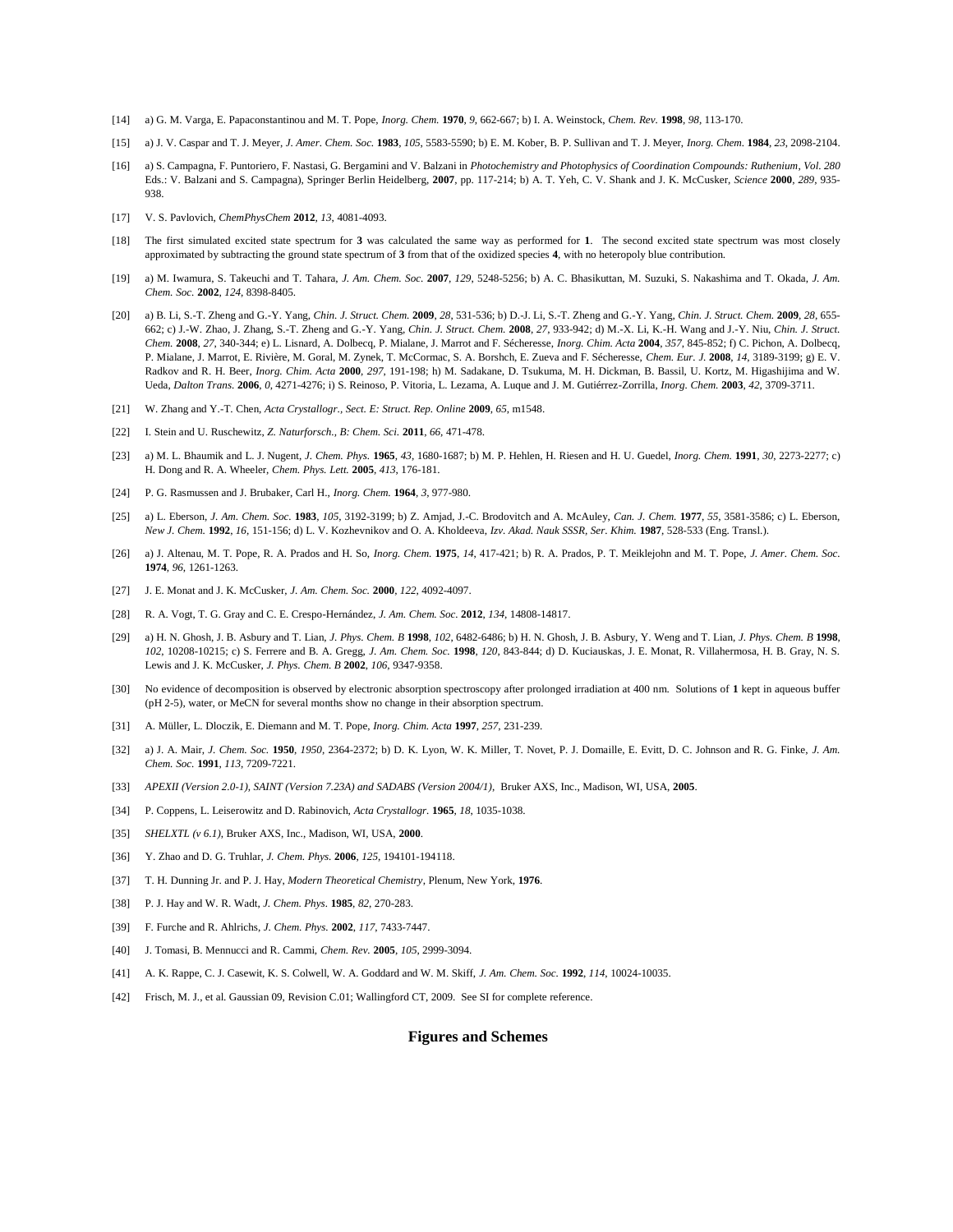

Figure 1. Calculated geometrical representations of the cluster anions **1a**/**2a** and **3a**/**4a**, with atomic labels corresponding to distances tabulated in Table 1. Color scheme: W, gray; O, red; Co, green; Si, blue.



Figure 2. Visible electronic absorption spectra of **1**-**4** in water.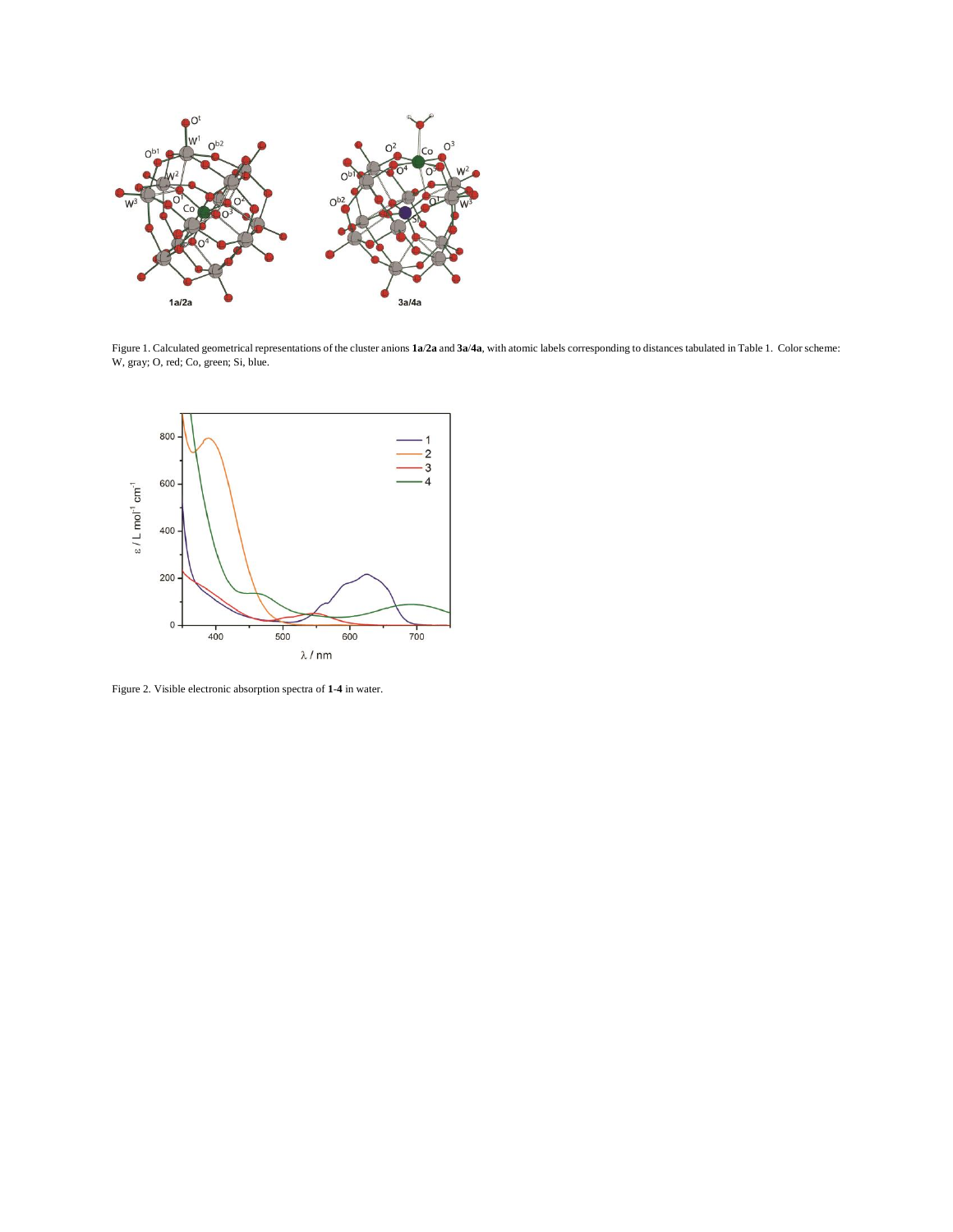

Figure 3. The calculated UV-visible spectrum of a) quartet **1a**, b) quintet **2a**, c) quartet **3a**, and d) triplet **4a**. The lines in the main feature are marked by their dominant electronic transitions. See Figures S5 and S6 for definitions of the presented frontier orbitals.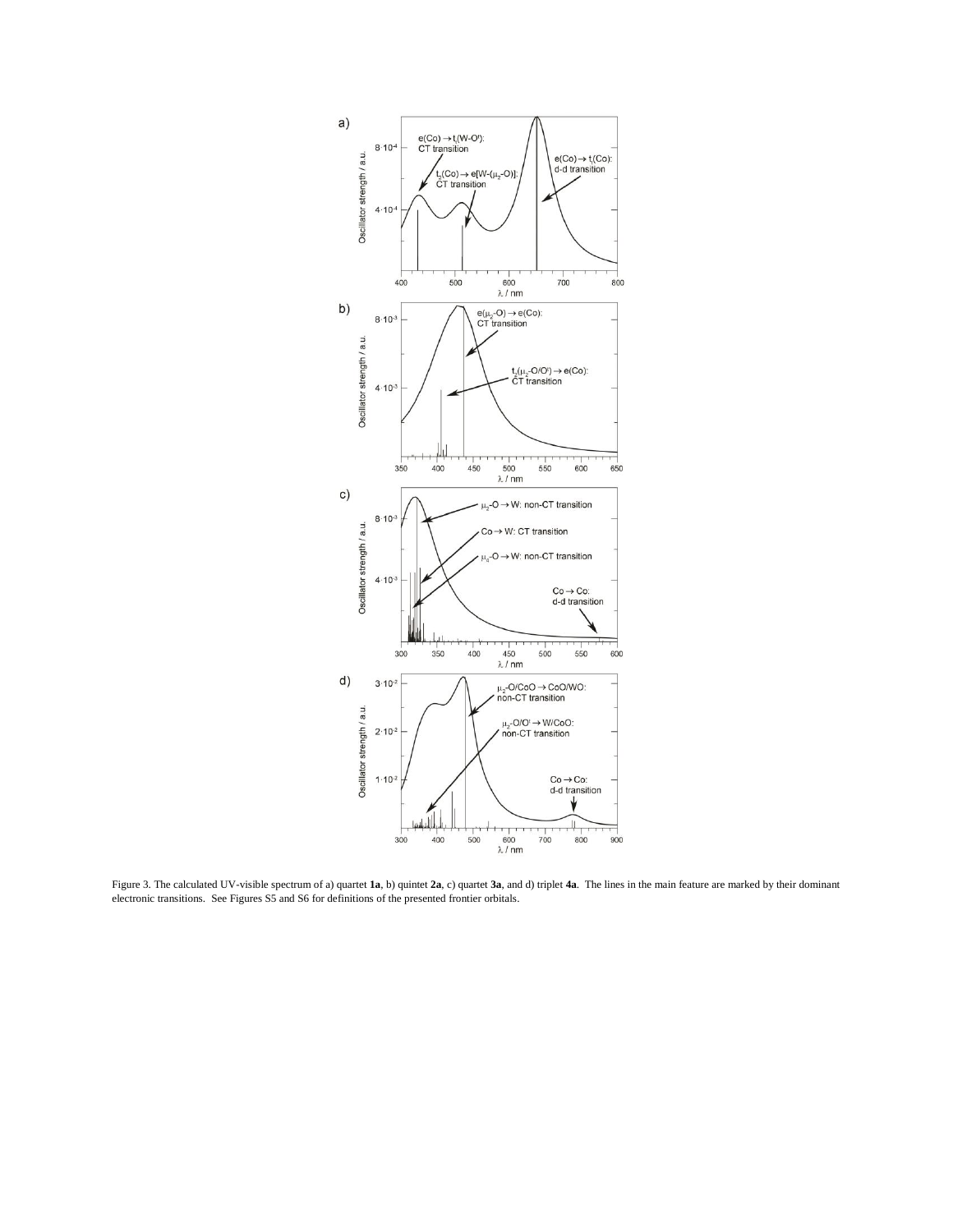

Figure 4. Transient absorption spectra (left) and kinetics (right) of: a) **1**, b) **2**, c) **3**, and d) **4**, after excitation by an ultrafast pump pulse at 400 nm. Spectral traces are the average of multiple measurements within the noted time windows. Empirical measurements and multiexponential fits to the kinetics at representative wavelengths are shown normalized to their respective peak values. Complexes **1** and **2** are measured in 0.250 M sodium sulfate buffer, pH 2; complexes **3** and **4** are measured in 0.250 M lithium acetate buffer, pH 5.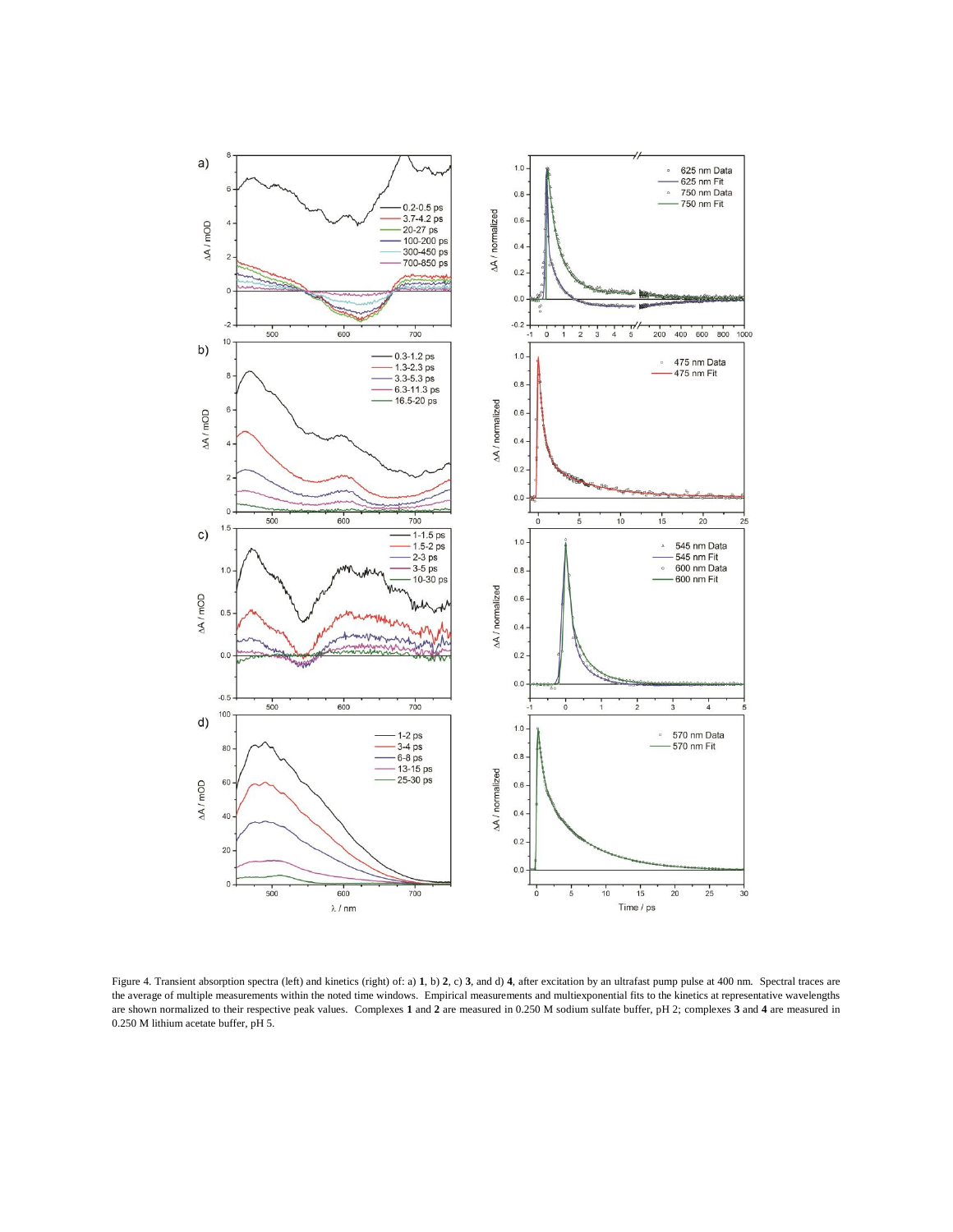

Figure 5. Comparison of the transient difference spectra of **1** and the simulated difference spectra of the excited states calculated from static ground state spectra of **1**, 2 and reduced 1. The simulated heteropoly blue species (blue line) is compared to the spectra from 0.2-0.5 ps after excitation, representative of  $\tau_1$  (green line). A simulated excited state (red line) with a smaller  $(1/12<sup>th</sup>)$  heteropoly blue contribution is compared to the transient spectra from 3.7-4.2 ps, representative of  $\tau_2$  (black line).



Figure 6. Comparison of the transient spectra of **3** and the simulated difference spectra of the excited states calculated from static ground state spectra of **3**, **4** and reduced **3**. The simulated heteropoly blue species (blue line) is compared to the spectra from 0.5-1.0 ps after excitation, representative of  $\tau_1$  (green line). A simulated excited state (red line) is compared to the transient spectra from 2.0-3.0 ps, representative of  $\tau_2$  (black line).



Scheme 1. Proposed excited state decay pathway for 1a illustrating the transient valence trap suggested by the long-lived excited state  $\tau$ . WV\* indicates a fully delocalized heteropoly blue state. Stick diagrams of the core tetrahedron illustrate distortion of the heteroatom environment; polyhedral representations of the complete POM indicate the position of the photoexcited electron (blue shading).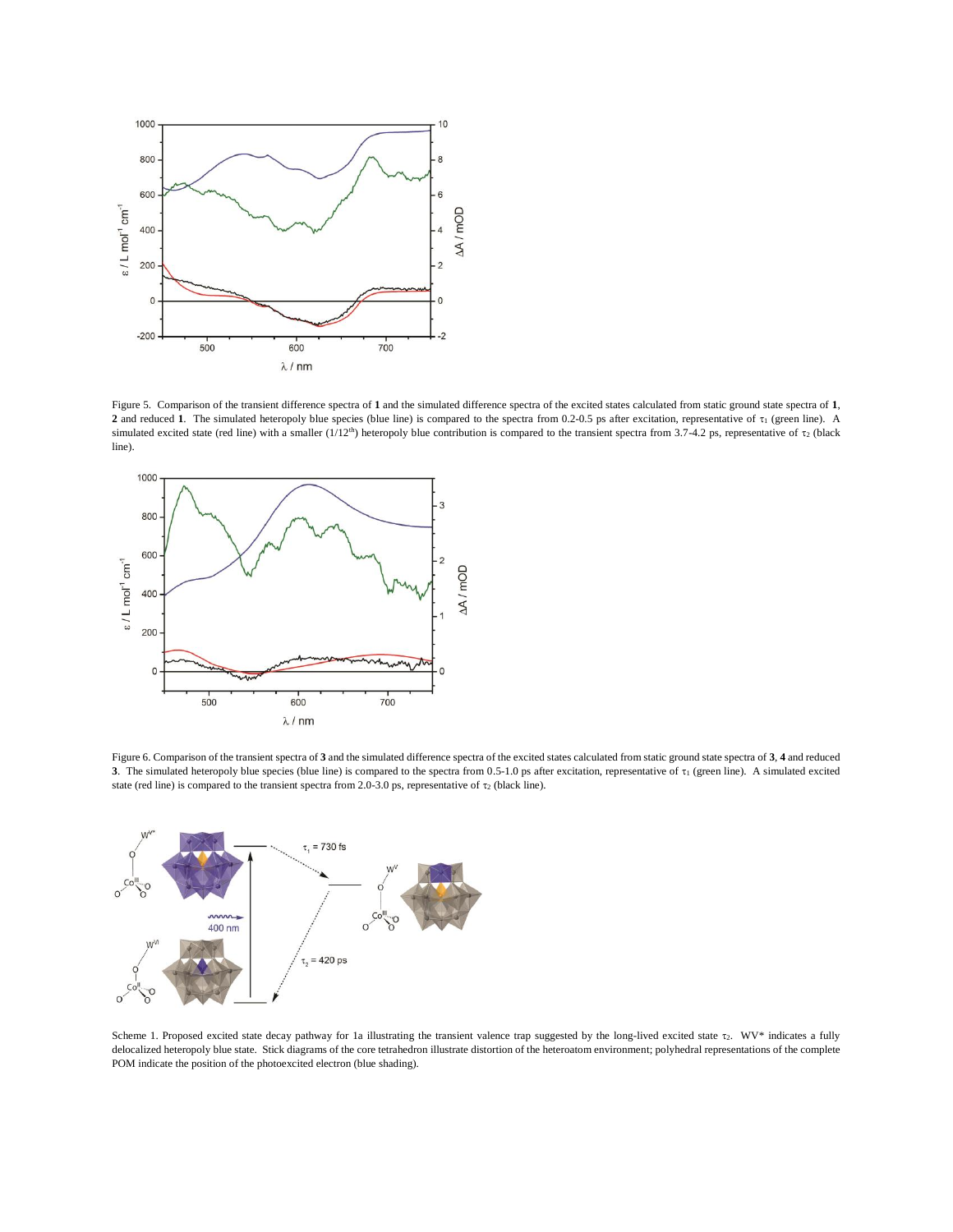## **Tables**

Table 1. Experimental (crystallographic) and calculated bond lengths (Å) in the cluster anions **1a**, **2a**, **3a** and **4a**. Where appropriate, crystallographically determined distances have been averaged.

| Param.        | <b>Experimental</b> |          | Computational |      |      |      |
|---------------|---------------------|----------|---------------|------|------|------|
|               | 1a                  | 2a       | 1a            | 2a   | 3a   | 4a   |
| $Co-O1$       | 1.900(12)           | 1.805(5) | 1.92          | 1.83 | 2.08 | 2.11 |
| $Co-O^2$      |                     |          | ---           | ---  | 2.06 | 1.88 |
| $Co-O3$       |                     |          | ---           | ---  | 2.08 | 1.88 |
| $Co-O4$       |                     |          | ---           | ---  | 1.99 | 1.88 |
| $Co-O5$       |                     |          | ---           | ---  | 2.00 | 1.88 |
| $Co/W1-O1$    | 2.137(11)           | 2.202(5) | 2.20          | 2.25 | 2.08 | 2.11 |
| $W^2$ - $O^1$ | 2.159(12)           | 2.216(5) | 2.20          | 2.25 | 2.39 | 2.36 |
| $W^3$ - $O^1$ | 2.165(12)           | 2.262(5) | 2.20          | 2.30 | 2.42 | 2.36 |
| $Co-W$        | 3.491(3)            | 3.512(1) | 3.55          | 3.57 | ---  | ---  |

Table 2. Multi-Exponential Lifetimes of Transient Absorption Decay Spectra

| Compound                                     | Lifetimes     |               |  |  |
|----------------------------------------------|---------------|---------------|--|--|
|                                              | $\tau_1$ (fs) | $\tau_2$ (ps) |  |  |
| $[CoHW12O40]^{6} (1)$                        | $730 + 40$    | $420 + 30$    |  |  |
| 1 in MeCN                                    | $810 + 30$    | $1700 + 140$  |  |  |
| $[Co^{III}W_{12}O_{40}]^{5}$ (2)             | $220 + 50$    | $4.4 + 0.6$   |  |  |
| $[SiCoH(H2O)W11O39]^{6-}$ (3) <sup>[a]</sup> | $570 + 40$    | $1.3 + 3.8$   |  |  |
| $[SiCo^{III}(H_2O)W_{11}O_{39}]^{5}$ (4)     | $400 + 150$   | $6.3 + 0.6$   |  |  |

[a] Lifetime determined by single wavelength kinetics at 546 nm

Table 3. Crystal data, data collection parameters and refinement statistics for **1** and **2.**